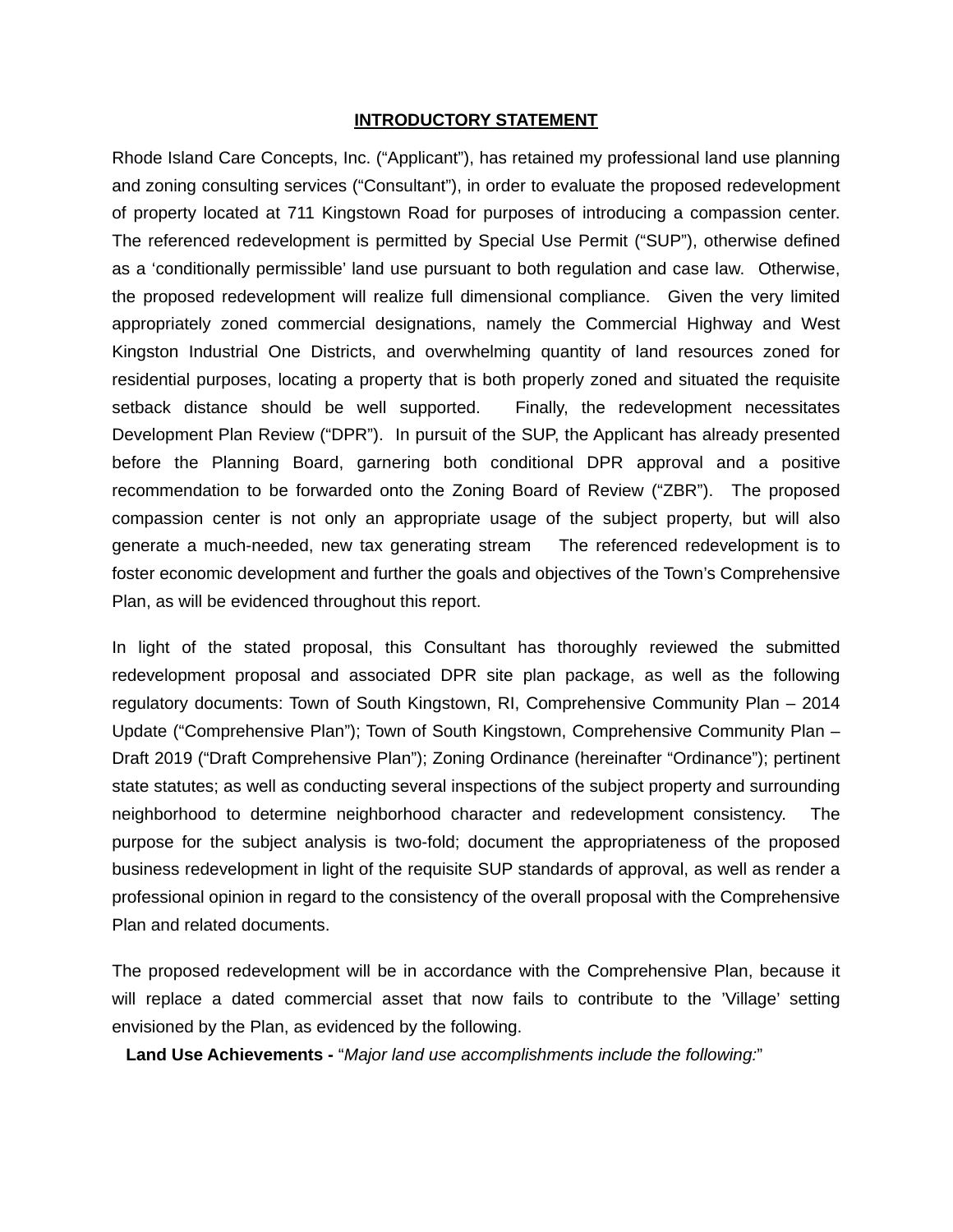**o** "*Preparation of "South Kingstown Village Study: Villages of Wakefield and Peace Dale" and initiation of implementation of this report*." [Page LU-4]

### **Villages as a Model for Growth** [Page LU-6]

**o** "*Account for the unique identities and attributes of each village. No two villages are alike, thus each village should have different planning objectives*."

**o** "*Use the focus on village viability to guide infrastructure expansions and investments*."

# **Building on the Village-Scale Business Model** [Page ED-3]

**o** "*Focus infrastructure expansions and investments within villages to maintain them as cohesive and coordinated areas for business activity*."

**o** "*Provide guidance to developers by promoting good examples of new development within the village areas to build support for infill growth at appropriate scales and with quality design*."

# **EXISTING PROPERTY and NEIGHBORHOOD CONDITIONS**

The subject property, addressed 711 Kingstown Road (Route 108), further identified as Assessor's Plat 57-2, Lot 76, and containing upwards of approximately 98,682 square feet in overall land area ("Property"), has long been improved with an agricultural nursery operation, historically known as 'Clark Farms'. The Property is both sizable and uniquely configured, having upwards of 14 distinct property boundaries. The Property is literally located towards the rear of several commercial entities, and uniquely accessed. Dedicated one-way ingress will be furnished via a 12-foot wide driveway directly off of Kingstown Road, and egress out towards an existing 40-foot private right-of-way situated along the southerly most point of the Property. Such travel patterns realizes greater vehicular safety, by maintaining internal order. Furthermore, the width associated with the dedicated ingress is simply too narrow to accommodate two-way travel.

The Property is presently already well disturbed, with almost one-half cleared of any natural vegetation. Building coverage is in excess of five-percent, and dedicated other non-vegetated areas, to include bituminous, concrete and gravel surfaces, account for an additional 41%. Kingstown Road (Route 108) is classified a 'Principal Arterial' and the proximate Tower Hill Road (US Route 1) is classified a 'Freeway', pursuant to the 'State of Rhode Island - Existing Highway Functional Classification Map (Updated on March 11, 2019). The referenced roadway classification(s) are defined pursuant to the Rhode Island Department of Transportation as follows: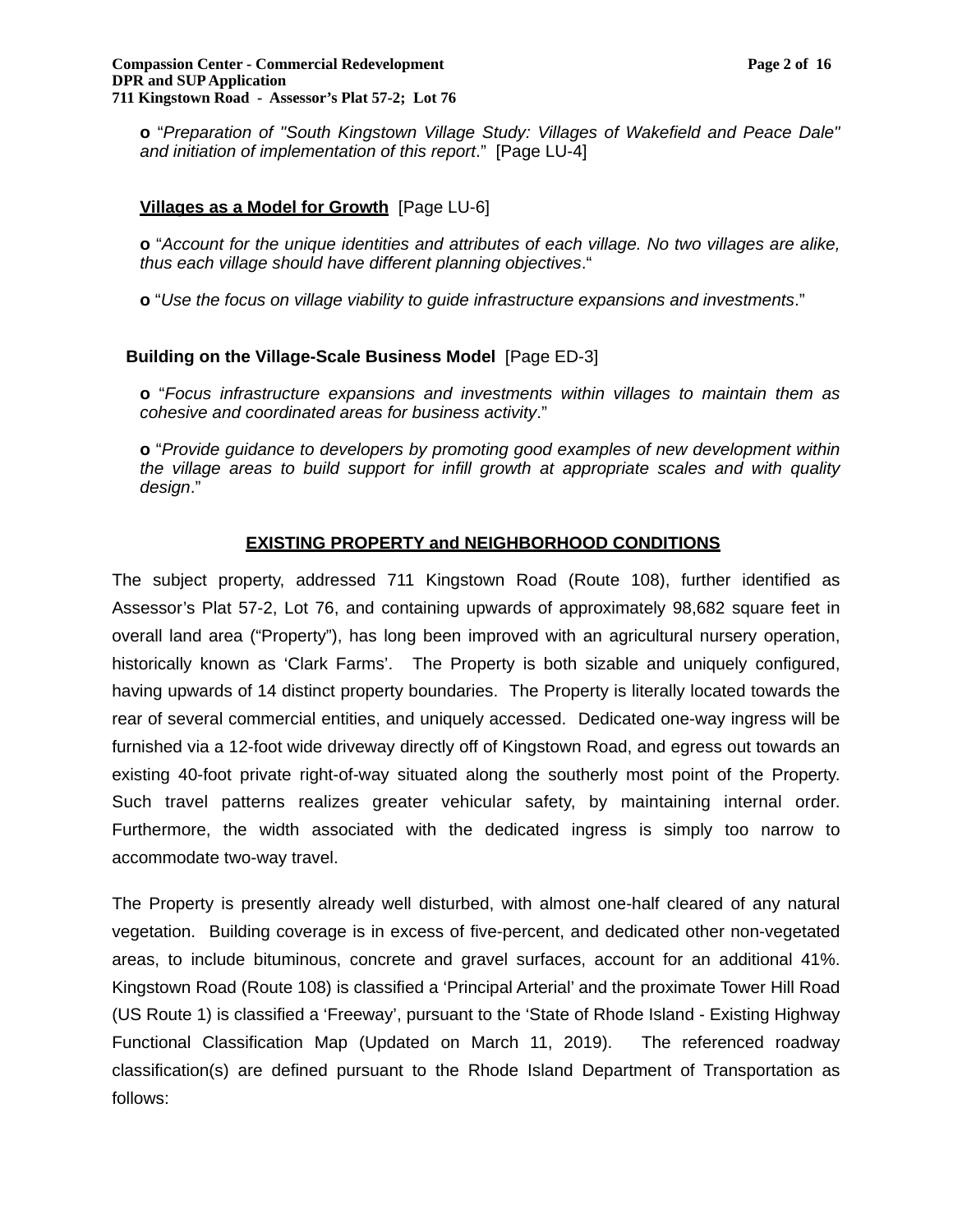#### **Compassion Center - Commercial Redevelopment Page 3 of 16 DPR and SUP Application 711 Kingstown Road - Assessor's Plat 57-2; Lot 76**

**Other Freeways and Expressways** - "*Roadways in this functional classification category look very similar to Interstates. While there can be regional differences in the use of the terms 'freeway' and 'expressway,' for the purpose of functional classification the roads in this classification have directional travel lanes usually separated by some type of physical barrier, and their access and egress points are limited to on- and off-ramp locations or a very limited number of at-grade intersections. Like Interstates, these roadways are designed and constructed to maximize their mobility function, and abutting land uses are not directly served by them.*"

**Principal Arterials -** "*These roadways serve major centers of metropolitan areas, provide a high degree of mobility and can also provide mobility through rural areas. Unlike their access-controlled counterparts, abutting land uses can be served directly. Forms of access for Other Principal Arterial roadways include driveways to specific parcels and atgrade intersections with other roadways…*"

The referenced Property conditions are well reflected by the below illustration, excerpted from the Town's GIS.

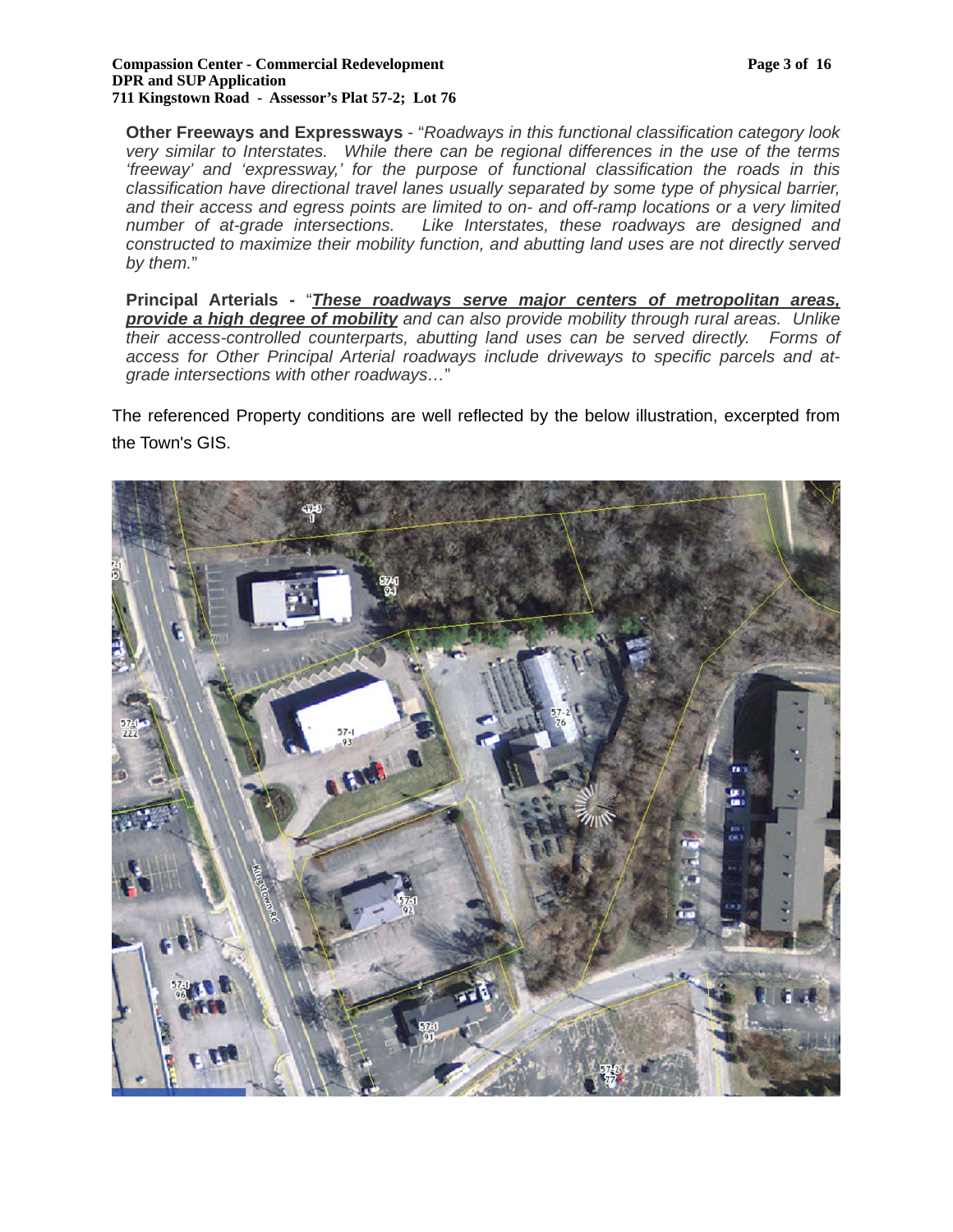The Property is presently zoned Commercial Highway District ("CH District"), defined pursuant to Section 101.B 'Zoning Districts - Commercial,' of the Ordinance, in the following manner:

**CH - Commercial Highway.** "*This district represents an orientation toward the automobile, with sufficient off-street parking areas and direct traffic access to major highways. The predominant pattern is the shopping center, where several individual stores are planned and owned as a unit on the same parcel of land, but also may include many individual single-unit buildings and uses as well. Such retail uses as gas stations, fast food establishments and the larger supermarkets predominate in shopping centers. Also included are such uses as repairing, open lot sales, wholesale business, storage, etc. These uses are subject to performance standards. It is intended that this zone permits and encourages revitalization and intensification so that the areas so zoned are used to their peak potential. Provision of public water in the future may be permitted, particularly if area wells become contaminated, but such water line extensions should not be used to justify commercial expansion. Residential development is excluded from these areas*."

The referenced zoning designation remains consistent with the Comprehensive Plan as evidenced by Map 2.4 'Land Use Plan Map - Wakefield Detail,' which details that the Property and all properties lining Kingstown Road and Old Tower Hill Road, are all classified CH District, with the exception of a pocket of 'High-Density Residential,' namely the 115-unit Indian Run River Apartment Complex. Albeit, a number of immediate properties are zoned in such a manner, town-wide the CH District is almost non-existent. The following zoning map corroborates this conclusion, illustrating that the CH District is solely imposed on the area in question and a few properties within the Kingstown Road Special Management District.

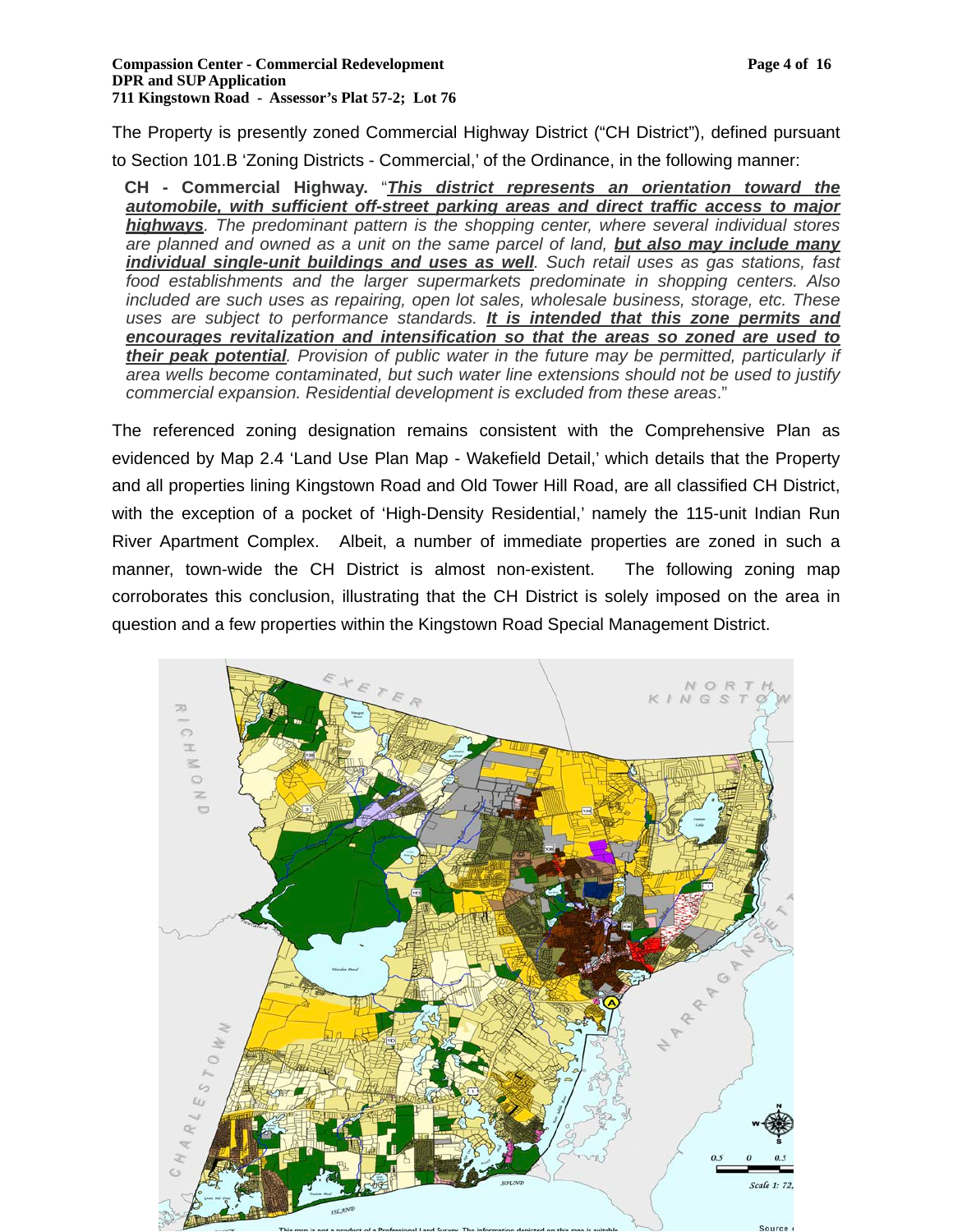#### **Compassion Center - Commercial Redevelopment Page 5 of 16 Page 5 of 16 Page 5 of 16 Page 7 Page 5 of 16 Page 7 Page 7 Page 7 Page 7 Page 7 Page 7 Page 7 Page 7 Page 7 Page 7 Page 7 Page 7 Page 7 Page 7 Page 7 Page 7 Page DPR and SUP Application 711 Kingstown Road - Assessor's Plat 57-2; Lot 76**

The Draft Comprehensive Plan - Table 7. 'Comparison of Zoning Districts & Future Land Use Descriptions' [Page 45], details the characteristics associated with the various land use classifications. The characteristics associated with the CH District are detailed below:

# **Zone:** CH

**Future Land Use Map:** Commercial Highway

# **Purpose:** "*To permit and encourage revitalization and intensification so that the areas within the district are used to their peak potentia*l".

**Characteristics:** "*This district located along Old Tower Hill Road and Dale Carlia corner is categorized by larger, often freestanding commercial development oriented toward the automobile, with extensive off-street parking and direct access to major highways. The predominant development pattern is the shopping center*."

**Allowed Uses:** "*Retail uses, such as gas stations, fast food establishments, and larger supermarkets, as well as repair businesses, open lot sales, wholesale business, and storage are allowed in this district*."

The Property is almost entirely surrounded by commercial developments, some of which are rather intensive, such as the commercial plazas and restaurants. The referenced neighborhood conditions are well detailed below, as excerpted from the Applicant's submission package [Credit: Traffic Report, Beta Group, Inc.].



The Property is situated within the 'Village of Wakefield,' pursuant to the Comprehensive Plan - Map 2.1 'Villages'. The reason why this is of particular importance is due to the fact that there is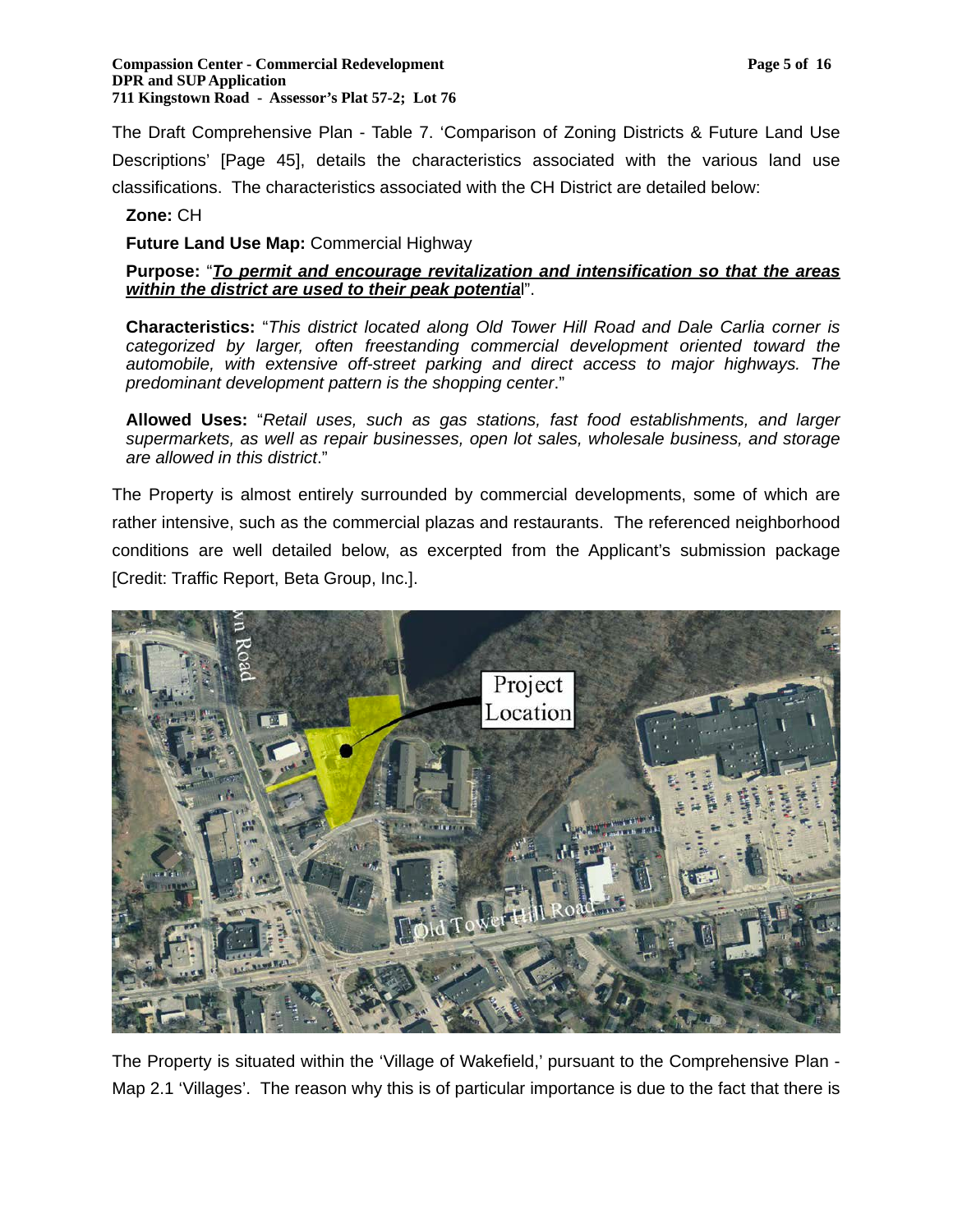limited commercially zoned town-wide resources, especially 'Commercial Highway,' and the vast majority of said limited resources (as noted above) are situated within the Village of Wakefield. 'Table 2 - Land Use Plan Map Categories (2012)', of the Comprehensive Plan [Page - Intro-10], details the great disparity between commercial and industrial and all other land resources. The following computations have been extrapolated from the referenced land use classification data.

All Commercial =  $339.40$ -acres.  $339.40$ -acres /  $36.346.1$ -acres (Town wide acreage) = 0.0093 (0.93%).

All Industrial =  $332.28$ -acres. 332.28-acres /  $36,346.1$ -acres (Town wide acreage) = 0.0091 (0.91%).

All Residential =  $23,128.19$ -acres.  $23,128.19$ -acres /  $36,346.1$ -acres (Town wide acreage) = 0.6363 (63.63%).

Open Space =  $8,769.84$ -acres  $8,769.84$ -acres /  $36,346.1$ -acres (Town wide acreage) = 0.2413 (24.13%).

Total 'Residential' and 'Open Space' Acreage = 31,898.03 31,898.03-acres / 36,346.1 acres (Town wide acreage) =  $0.8776$  (87.76%).

Furthermore, the districts permitting the introduction of 'Marijuana Retail Facilities,' namely the CH District and West Kingston I-1 District, combine for a fraction of overall commercial and industrial resources, approximately 0.50%. It is therefore abundantly clear that there are only a smattering of sites that could potentially accommodate the referenced land use, especially in light of the fact that there are distinctive limitations, to include proximity to certain land uses (e.g., daycare operations).

It is also abundantly clear that there is a heavy reliance on residential property taxes too off-set municipal expenditures. Considering that almost 88% of all land resources are either dedicated to residential land uses and/or protected by an 'Open Space' designation, and furthermore, upwards of approximately 97.5% are zoned residential or some non-taxing land usage, there is little land area remaining to maintain an economically balanced environment. The 'Village of Wakefield' is defined, pursuant to the Comprehensive Plan [Page - Intro-5], in the following manner:

**4. Village Summary -** "*Each village in South Kingstown is unique and planning efforts should seek to acknowledge and account for these unique environments. The following summaries regarding the villages in South Kingstown have been provided through the ongoing development of Village Plans along with the report An Inventory and Analysis of the Village and Rural Qualities of South Kingstown. The identity of these areas is especially important as the Town is faced with increased development pressures and the associated propensity for "sprawl." (See Map 2.1 Villages)*"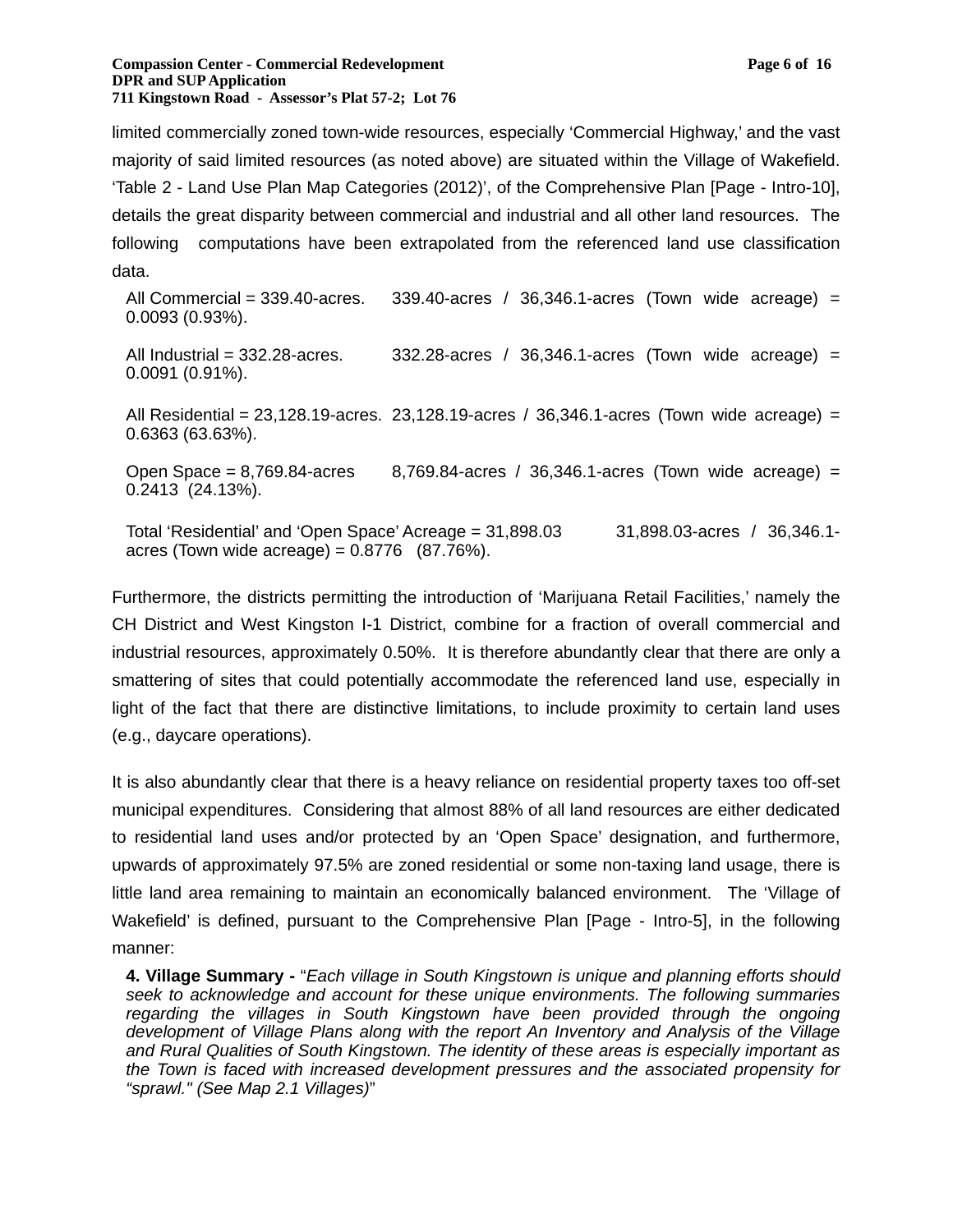# **4.1 Central Core**

### **o "The following Vision Statement has been established for Wakefield:"**

"*Wakefield is a dynamic, versatile village which serves as a hub for business and cultural activity serving local neighborhoods, the Town as a whole and surrounding region. With its strategic location off Routes 1 and 108, Wakefield provides a vital link to other villages, local institutions, the University of Rhode Island, coastal recreation resources, tourism centers and historic settings. The Saugatucket River provides a blueway centerpiece for the village*  and continued efforts to mitigate impacts to this resource have created a valuable cultural *and improved ecological asset. The village provides a balanced integration of preserving historic structures with the encouragement of new development and innovative infill strategies to create a seamless village environment. Developed areas meet a broad range of community goals through a diversity of housing options, an extensive mix of local businesses, and convenient access to recreational, institutional and cultural amenities and services. The village core around Main Street is a vibrant corridor that provides easy access to essential services for the surrounding neighborhoods through a strong network of pedestrian and bicycle routes. Local regulations maintain the unique village character by allowing flexibility in design without losing touch with the historic fabric that helps to define Wakefield. Residents, developers, business owners, and local and state officials continually explore opportunities to collaborate in order to maintain the unique character and ongoing prosperity of historic Wakefield*."

**Map 2.4 Land Use Plan Map Wakefield Detail** 

[**Illustrates that the Property and all surrounding parcels are classified 'Highway Commercial,' with the exception of the apartment complex.]**

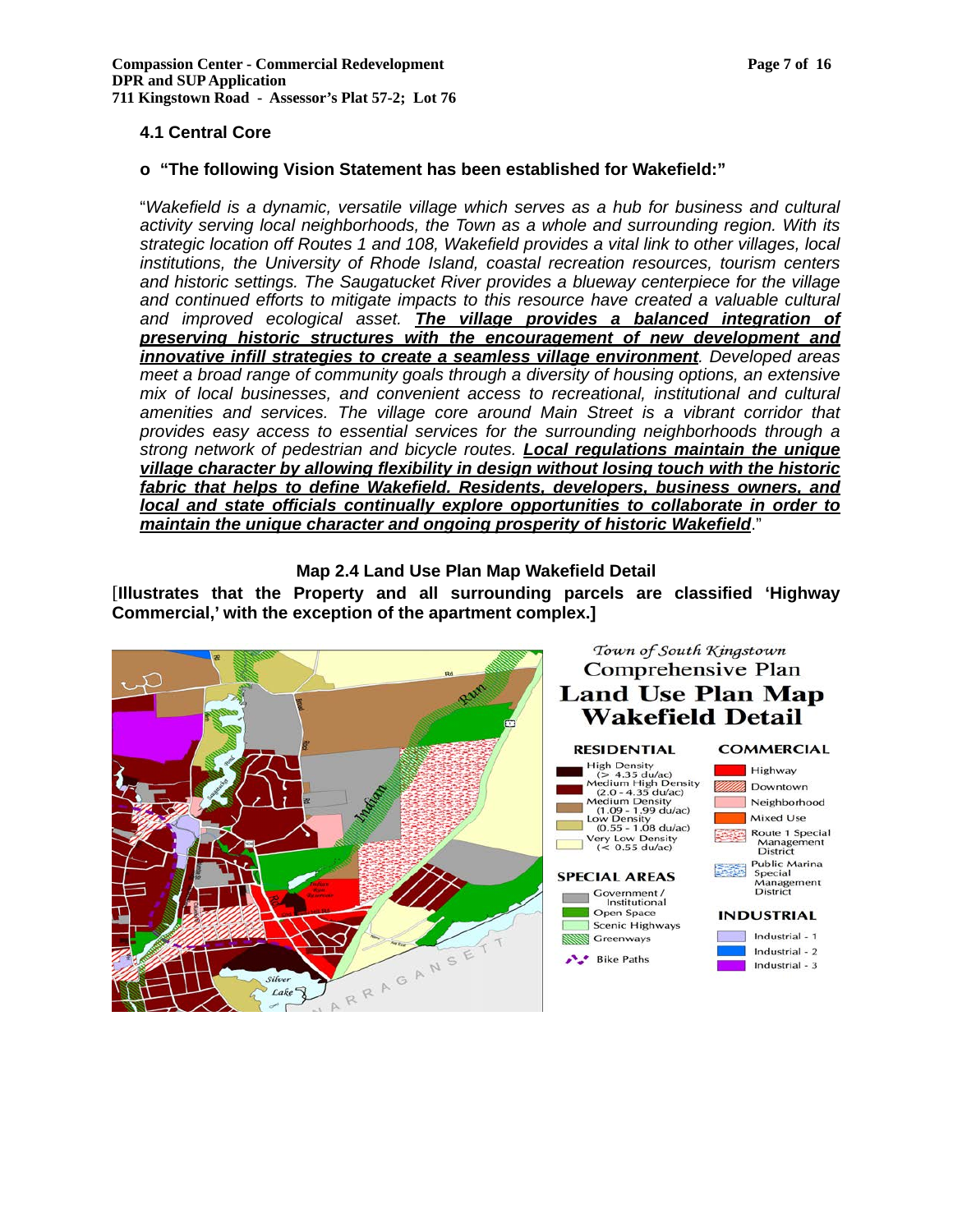### **PROPOSED 'COMPASSION CENTER' REDEVELOPMENT PROPOSAL**

The applicant seeks to introduce a '**Conditionally Permissible**' compassion center by SUP, in accordance with the Ordinance's 'Schedule of Use Regulations.' These type of unique retail entities, those that are difficult to predict, was nevertheless somewhat anticipated by the Draft Comprehensive Plan [Pages 116 - 117], because the Town of South Kingstown is always looking forward.

# **ECONOMIC ACTIVITY IN A CHANGING ENVIRONMENT**

"*In an environment, nationally and regionally, where "bricks and mortar" retail is in decline, South Kingstown needs to continue to build on what makes it special, including the smallscale commercial spaces in its villages that provide opportunities for "mom and pop" businesses. And while manufacturing is on the decline in many parts of the country, the fact that it is remaining more or less stable in South Kingstown may indicate that manufacturing has a future here, and the Town should make sure that sufficient land remains available to support the expansion of manufacturing and related production industries. For example, if a local start-up brewery wanted to expand, would it have places to go? Or do such businesses eventually have to move out of town? The Town also needs to be prepared for a future where more and more retail sales occur on line, and commercial buildings are occupied more by services, "maker spaces" and other light industrial production, recreation, unique retailers, and other uses*."

Other than the need for the requisite SUP, the proposed redevelopment will realize full dimensional compliance. In regard to any visual intrusion, there are numerous reasons why this concern is easily averted, including the fact that the property is secluded to the rear of a number of commercial entities; being almost entirely hidden from view. Furthermore, unlike present conditions, the Applicant will be reducing the overall quantity of impervious lot surface, introducing a far greater quantity of vegetative screening. Approximately 54% of the overall Property is presently comprised of wooded and landscaped areas. This figure will increase to approximately 75%, or an increase of 21%, for purposes of realizing a greener environment in accordance with respective Village guidelines, as well as providing appropriate screening. The act of removing present impervious surface, will also realize improvements to the pockets of on-site wetlands. The ability to redesign the entire property permits the eradication of past development mistakes, and introduction of both site enhancements and amenities that would otherwise be quite difficult. Redevelopment furthers the 'Neighborhood Concept,' which is in direct accord with the Comprehensive Plan.

**Policy 3.2 -** "*The Town shall encourage landscape diversity that creates identity and a sense of place, fosters the creation of distinct neighborhoods and villages, and recognizes the natural, historic, and cultural features of the land and surrounding community*." [Page LU-11]

### **Implementation**

**o** "*The Town recognizes the historic, scenic and cultural values of the southwesterly*  approach (gateway) into Wakefield Village via the Post Road/Main Street corridor and will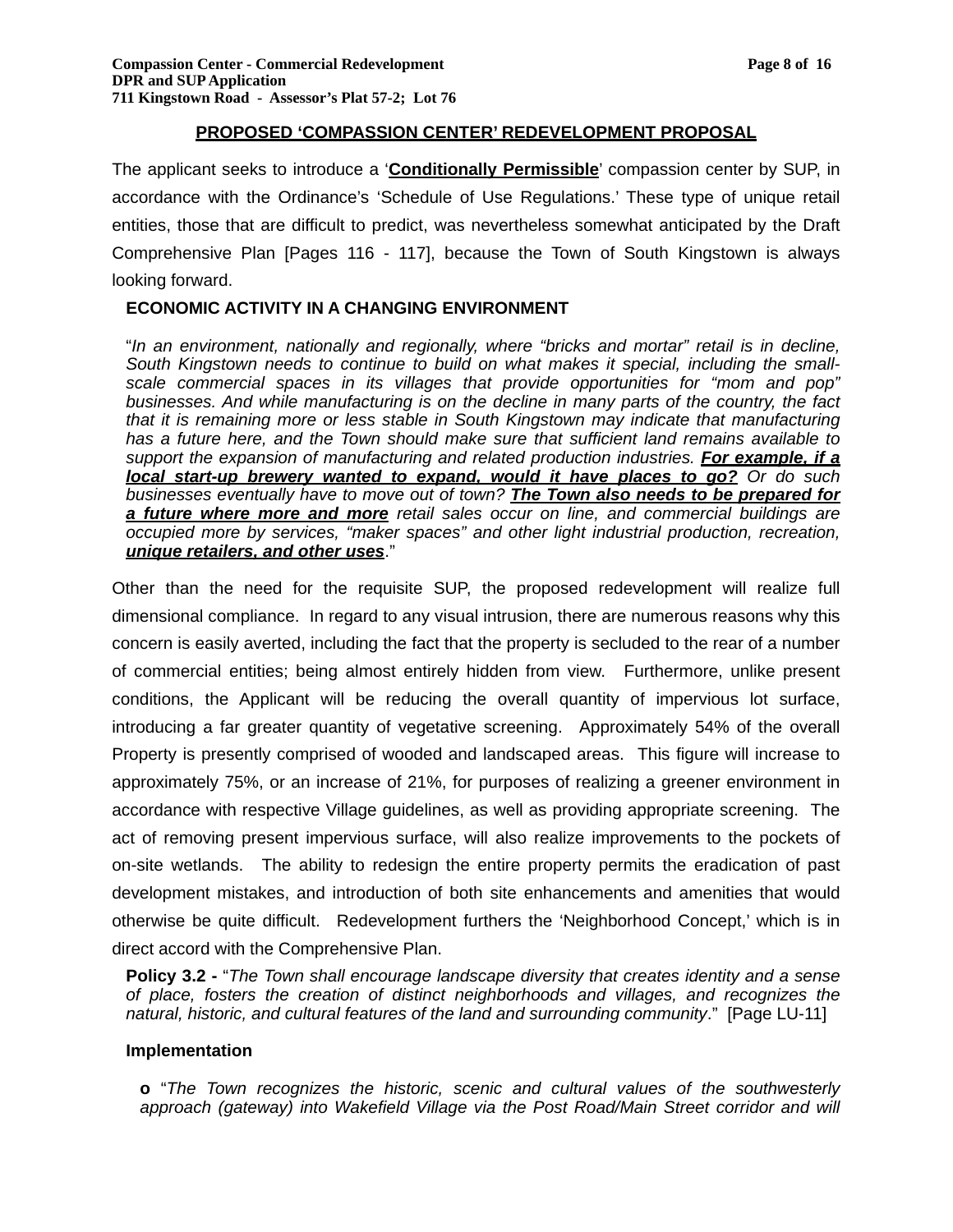#### **Compassion Center - Commercial Redevelopment Page 9 of 16 DPR and SUP Application 711 Kingstown Road - Assessor's Plat 57-2; Lot 76**

*evaluate, consider and implement appropriate measures to preserve, protect and enhance the infrastructure, land uses and scenic characteristics of this corridor and vicinity*."

**Goal 4:** "*To support a village-centric approach to growth, to distinguish the unique objectives for each Village, and to maintain and enhance the integrity of the villages*." [Page LU-14]

**Policy 4.1 -** "*The Town supports a control of urban sprawl and dispersion by concentrating population density and infill development within the villages, as appropriate, and by providing these areas with public transportation, services, facilities, pedestrian and bicycle amenities, civic buildings, recreational resources, infrastructure improvements, and housing opportunities*."

### **Implementation**

**o** "*The Town shall review and revise its Zoning Ordinance and regulations relating to its villages to ensure that development and redevelopment will be complementary to the character of existing villages. This may include, but is not limited to, allowing for an appropriate mix of uses, revising standards controlling the size, shape, massing, scale and location of buildings and lots, and revising requirements for pedestrian access and connectivity, open space, parking signage, landscaping, and street widths*."

The proposed compassion center facility will have a rather deminimus footprint, approaching a mere approximately 3.1% building coverage, or greater than 2% reduction over existing conditions. The referenced facility will be located towards the far northeasterly corner; surrounded by three (3) distinct parking areas, containing upwards of 50 parking spaces. The referenced parking being furnished in well-defined operational quantities, thereby averting any off-site parking dilemma. Although, the regulations mandate only a fraction of the overall parking provided, business experience dictates that a somewhat larger quantity be furnished. Regardless, a percentage of the parking will be maintained in a pervious state, utilized as overflow parking.

Otherwise, the majority of the Property will be maintained in a pervious, naturally vegetated state, to include a wide perimeter buffer throughout. In regard to the operation itself, the Applicant has provided the requisite details, evidencing traffic safety, security protocols, and wetlands protection. In regard to traffic safety, the Applicant has agreed to both on-site (removal of vegetation in certain areas to improved line-of-sight) as well as off-site (introduction of a dedicated left-turn lane) improvements.

There are several specific standards of development approval associated with introduction of a compassion center; most notably proper separation from a verity of otherwise dissimilar land uses, such as a daycare operation. As has been repeatedly noted throughout this report, all respective standards of approval will realize full compliance, to include appropriate distancing from detailed dissimilar land uses, as well as introduction of requisite site features (e.g., security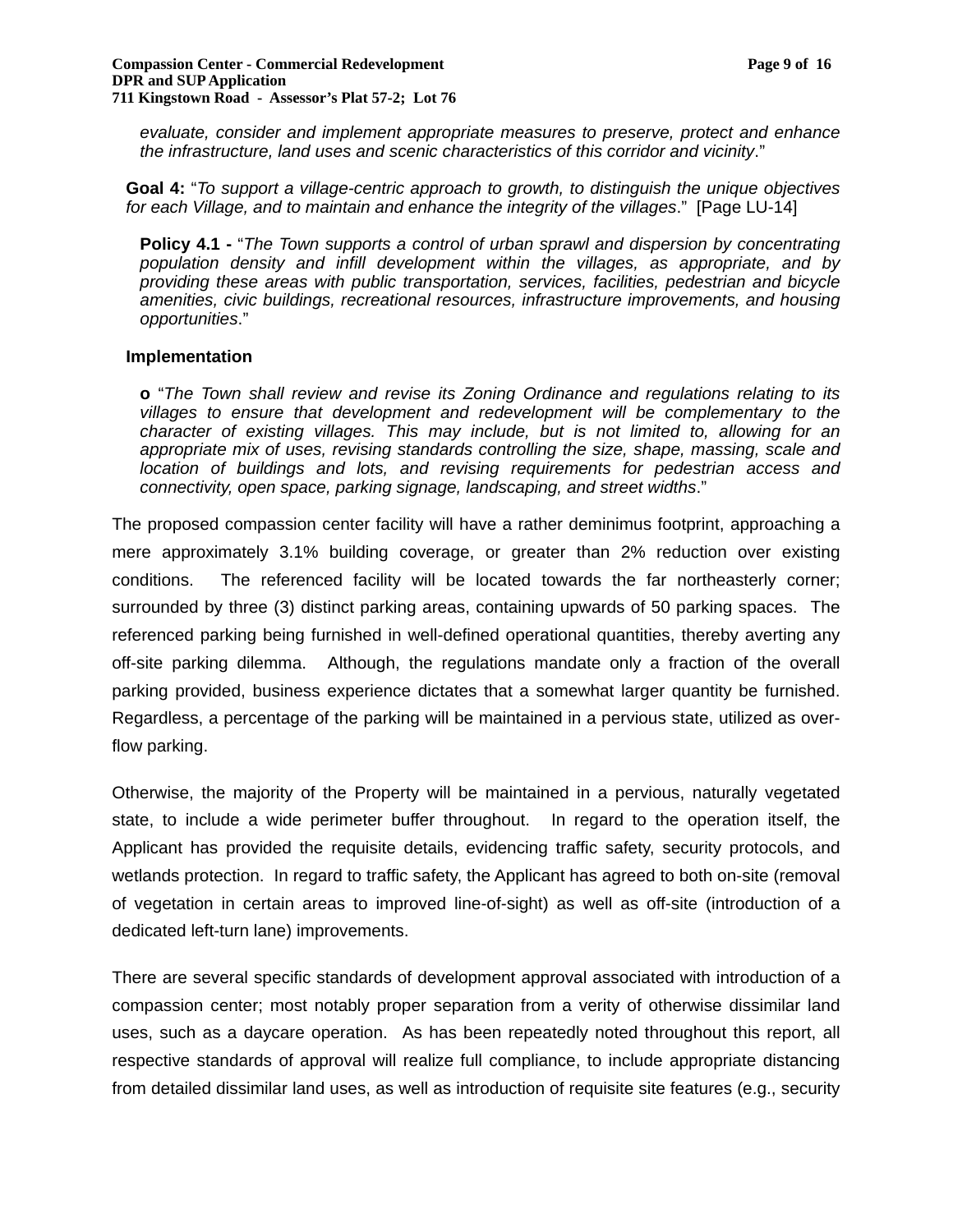#### **Compassion Center - Commercial Redevelopment Page 10 of 16 Page 10 of 16 Page 10 of 16 Page 10 of 16 Page 10 of 16 Page 10 of 16 Page 10 of 16 Page 10 of 16 Page 10 of 16 Page 10 of 16 Page 10 of 16 Page 10 of 16 Page 10 DPR and SUP Application 711 Kingstown Road - Assessor's Plat 57-2; Lot 76**

lighting that meets 'dark sky' performance standards). The proposed compassion center development is illustrated below, as excerpted from the applicant's zoning submission package [Credit: SFM Engineering].



This Consultant must reemphasize that most important design feature, is the introduction of increased green-space. Proposed wooded and landscaped areas will increase from approximately 53,392 square feet (54.1%) to approximately 73,742 square feet (or 74.7%), or an almost 21% increase. It also to serve as a tremendous buffer to the proximate residential complex. The landscape plan on the following page, excerpted from the Applicant's submission package [Credit: Hali Beckman, Ltd.], illustrates these points.

# **COMPREHENSIVE PLAN CONSISTENCY ANALYSIS**

The Comprehensive Plan [Page ED-9] not only documents the community's support for the type of development proposed, but also the proximate location.

**Goal 3:** "*To actively support economic development within our existing villages that contributes to a high quality of life*."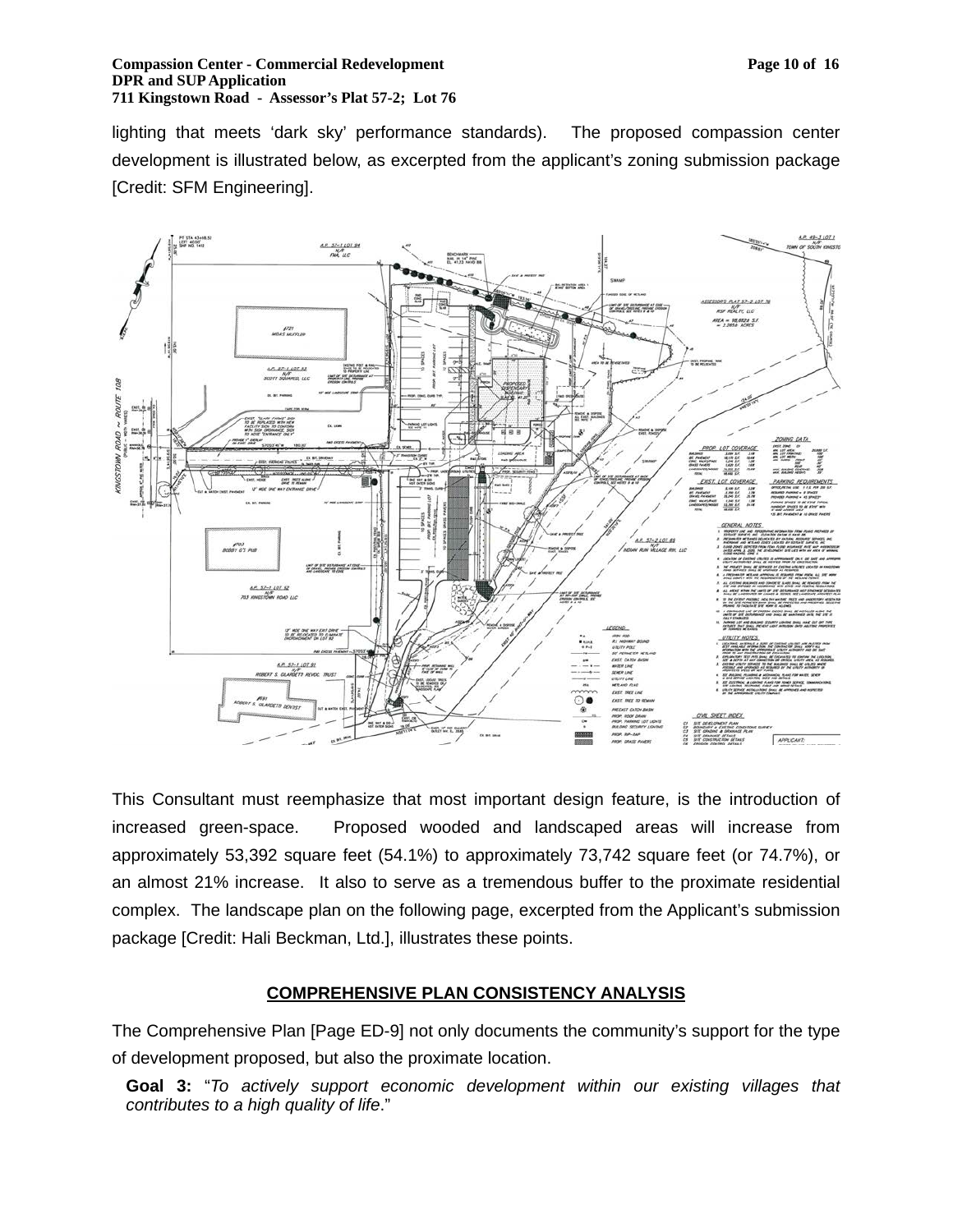#### **Compassion Center - Commercial Redevelopment Page 11 of 16 Page 11 of 16 Page 11 of 16 Page 11 of 16 Page 11 of 16 Page 11 of 16 Page 11 of 16 Page 11 of 16 Page 11 of 16 Page 11 of 16 Page 11 of 16 Page 11 of 16 Page 11 DPR and SUP Application 711 Kingstown Road - Assessor's Plat 57-2; Lot 76**



**Policy 3.1 -** "*The Town recognizes the diversity of its existing villages and the need to consider unique economic development initiatives for each one*."

### **Implementation**

**o** "*The Town shall continue to develop Village Plans to identify economic development opportunities that are suited to the unique context, constraints and opportunities presented in each setting*."

**Policy 3.2 -** "*The Town encourages the revitalization of its Central Core Villages of Wakefield and Peace Dale, as well as adjacent commercial areas, such as the Route 108 corridor, Dale Carlia Corner, and the Old Tower Hill Road corridor*."

**Land Use Element - Introduction:** "*The village-centered pattern of development in South Kingstown, particularly in Wakefield, Peace Dale, and Kingston, has defined the historic pattern of development in the community (see Map 2.1 Villages). The Town has committed to preserving and reinforcing this pattern of development through its future sewer service area map, (see Map 6.1 Sewer Service Areas) through the development of village specific plans, and through the designation of special management districts. Residential development within these villages is within walking distance of small shops and services and bike paths connect*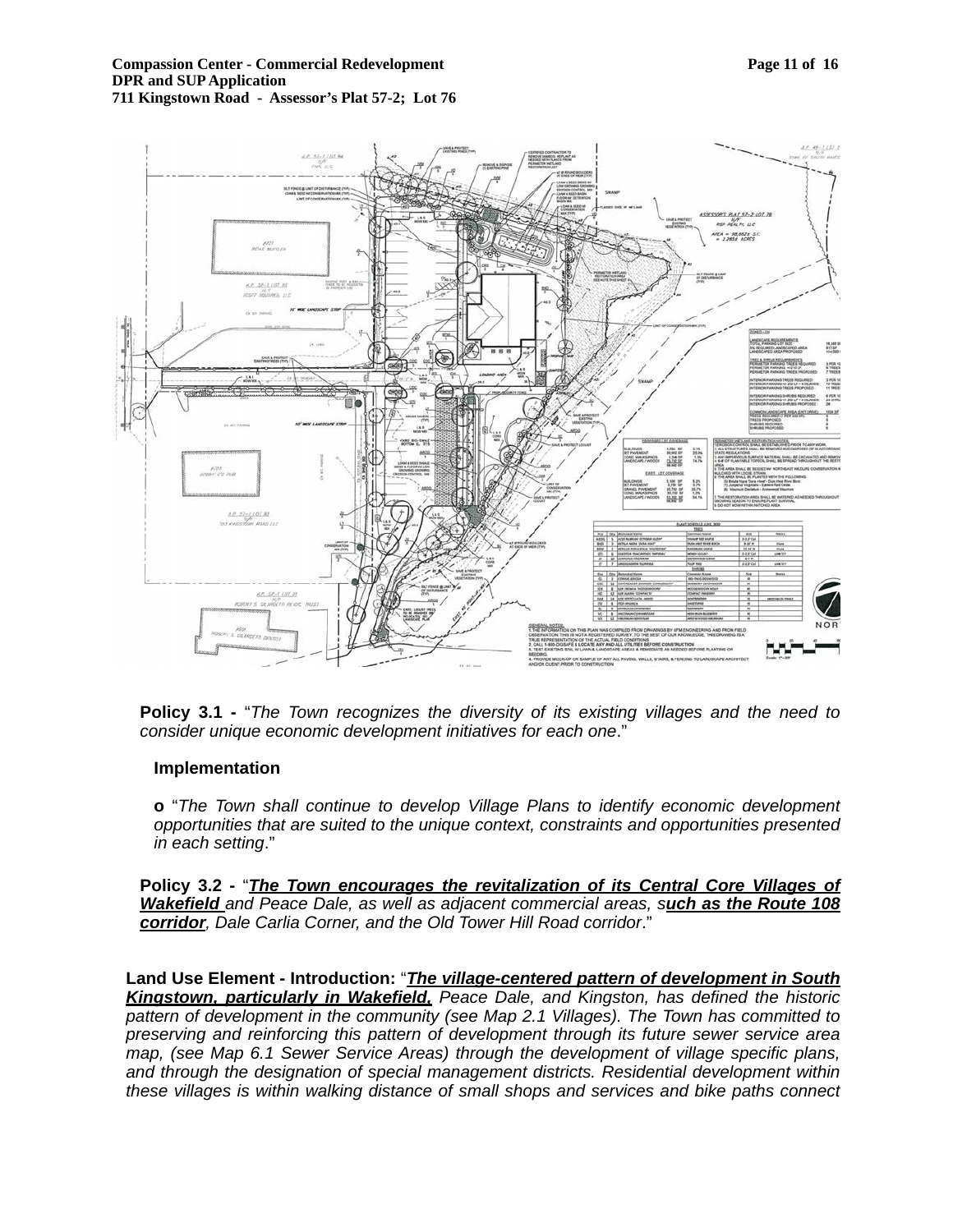# *open space and community facilities. Commercial infill within villages is encouraged to both protect outlying rural areas from development …*" [Page LU-1]

Another equally important consideration, is evidencing the economic benefit to be garnered. It was previously evidenced, pursuant to the Comprehensive Plan, that there is quite limited commercially zoned resources, in particular CH District zoned resources. To reiterate, 88% of all land resources are either dedicated to residential land uses and/or protected by an 'Open Space' designation, and furthermore, upwards of approximately 97.5% are zoned residential or some non-taxing land usage. Therefore, with such a heavy reliance on property taxes, especially residential property, the community welcomes new commercial 'revenue' sources. The referenced redevelopment will provide a new revenue stream, and one which is very neighborhood oriented.

**Economic Development Element - Introduction:** "*South Kingstown is recognized as a predominantly residential community with a limited commercial and industrial base…*" [Page ED-1]

**5. Commercial Development -** "*When informed that commercial growth may lessen the burden on residential properties to fund municipal services, 51 percent of those who responded indicated that the commercial growth rate should increase slightly (an increase from 45 percent in 2003 and 29 percent in 1990). Over 13 percent felt strongly that commercial development should increase (compared with 13 percent in 2003 and 6 percent in 1990). (Note: 1990 percentages totaled 108.9%. When adjusted to reflect total 100% response, previously reported percent distributions were reduced). (See Question 24) …*" [Page Intro-53**]** 

**Land Use Action Plan -** "*To promote orderly growth patterns based upon the natural, cultural and historic character of the Town, the land's suitability for use, and the aspirations of its citizens*." [Page LU-8]

**Goal 2:** "*To maintain a sustainable rate of development which is consistent with the ability of the Town to provide essential services, to achieve a stable tax rate, to protect environmental, historic, and cultural resources, and to provide a healthy environmen***t**." [Page LU-9]

**Economic Development Vision -** "*The Town of South Kingstown will continue to value and support its business community as a source of jobs and as a means to provide the goods and services required by residents and tourists alike. The Town will continue to support shops and offices located in walkable village settings. These small businesses, many of which are locally owned, help reinforce the "small town" character of South Kingstown. The charm of the seaside villages of the community will be preserved while attracting development to create appropriately scaled tourism opportunities. The Town will support current businesses and properly sized expansion of commercial and light industrial development, while protecting the quality of the Town's finite natural and cultural resources. This may relieve the current tax burden on residential land use while providing additional tax revenue for municipal services. Future commercial and industrial development must not overwhelm the unique character of the community. Future development should take advantage of multi-*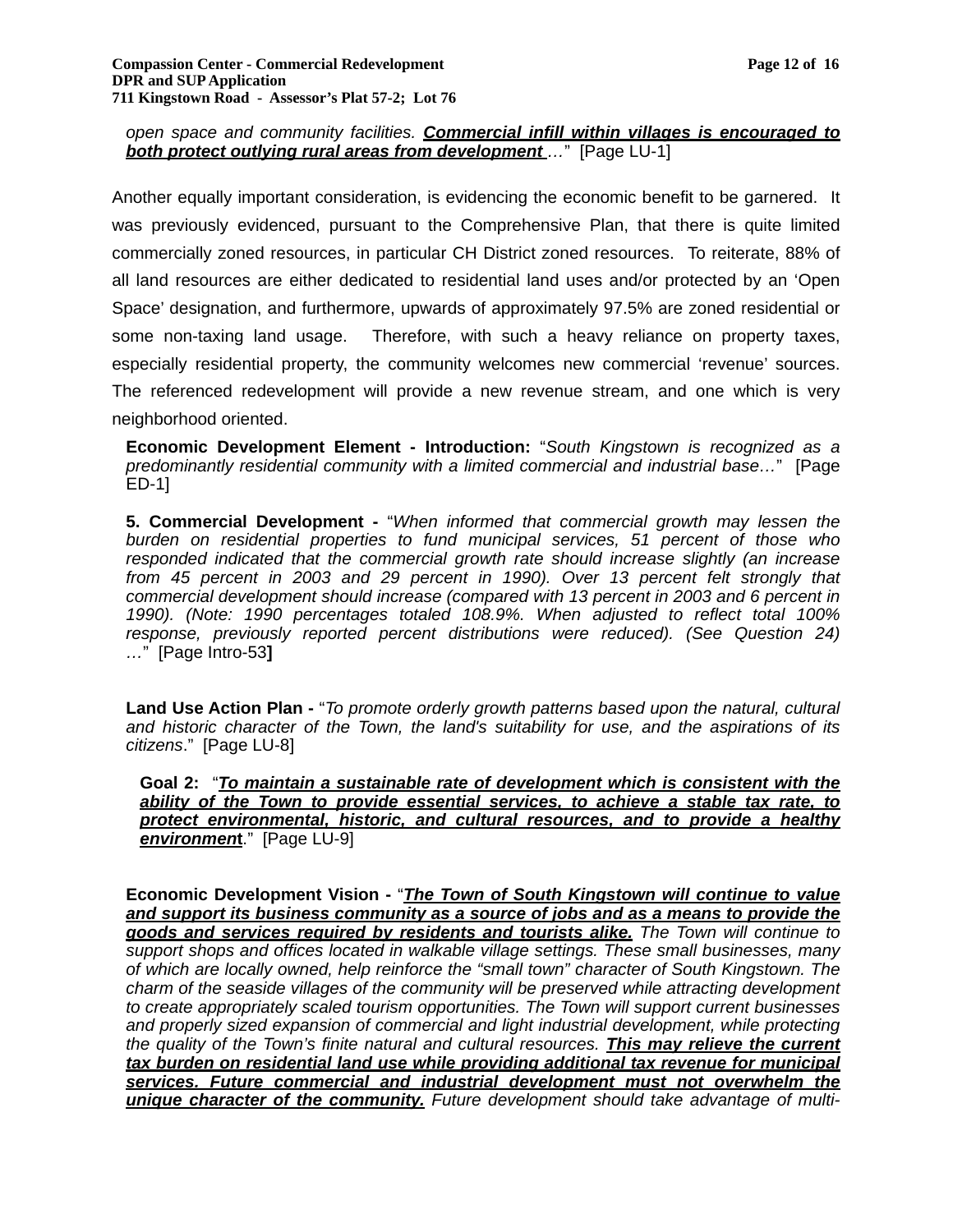#### **Compassion Center - Commercial Redevelopment Page 13 of 16 Page 13 of 16 DPR and SUP Application 711 Kingstown Road - Assessor's Plat 57-2; Lot 76**

*modal transportation opportunities at Kingston Station while providing diverse job opportunities for local residents. Opportunities for mill reuse and infill of commercial development through expansion of existing shops and stores (investment in place), construction of new, or renovation of existing out-of- date or inadequate structures, can foster sustainability of the central core while protecting outlying "greenfields" from development pressure. Economic development initiatives intended to improve the economic quality of life for town residents must also protect our natural and cultural resources.*" [Page ED-6]

**Goal 1:** "*To foster a local economy that provides opportunities for a diverse collection of business and industry*." [Page ED-6]

### **Implementation**

**o** "*The Town shall focus supportive efforts toward the local business community to reinforce existing investment and our traditional economy, employment opportunities and the provision of goods and services to our residents and visitors to the community*." [Page ED-7]

# **ZONING ORDINANCE ANALYSIS**

The proposed redevelopment will be fully dimensionally compliant. However, the proposed compassion center, otherwise identified as a 'Marijuana Retail Facility' pursuant to the 'Schedule of Use Regulations' is solely permitted by SUP in a rather constrained number of zoning districts. The proposed compassion center has specific 'standards of approval,' in addition to those generally required by all land uses deemed permitted by SUP. The requisite 'Standards,' both specific and general, are individually addressed below.

# **1. Compassion Center - SUP Specific Standards of Approval - Section 504.15**

### **Section 504.15.B:** "*The marijuana retail facility must not be located within:*"

**Section 504.15.C:** "*The distances specified in the immediately preceding section (B) shall be measured by a straight line from the nearest property line of the premises on which the proposed marijuana retail facility or marijuana cultivation facility is to be located to the nearest property line of any of the other designated uses set forth therein*."

**1.** "*One thousand (1,000) feet from a pre-existing public or private school, or pre-school, or any licensed day-care center, not including higher education facilities*."

Compliant. No such facilities located within the requisite distance.

2**.** "*Two thousand (2,000) feet from any other marijuana retail facility or marijuana cultivation facility*."

Compliant. No such operation present.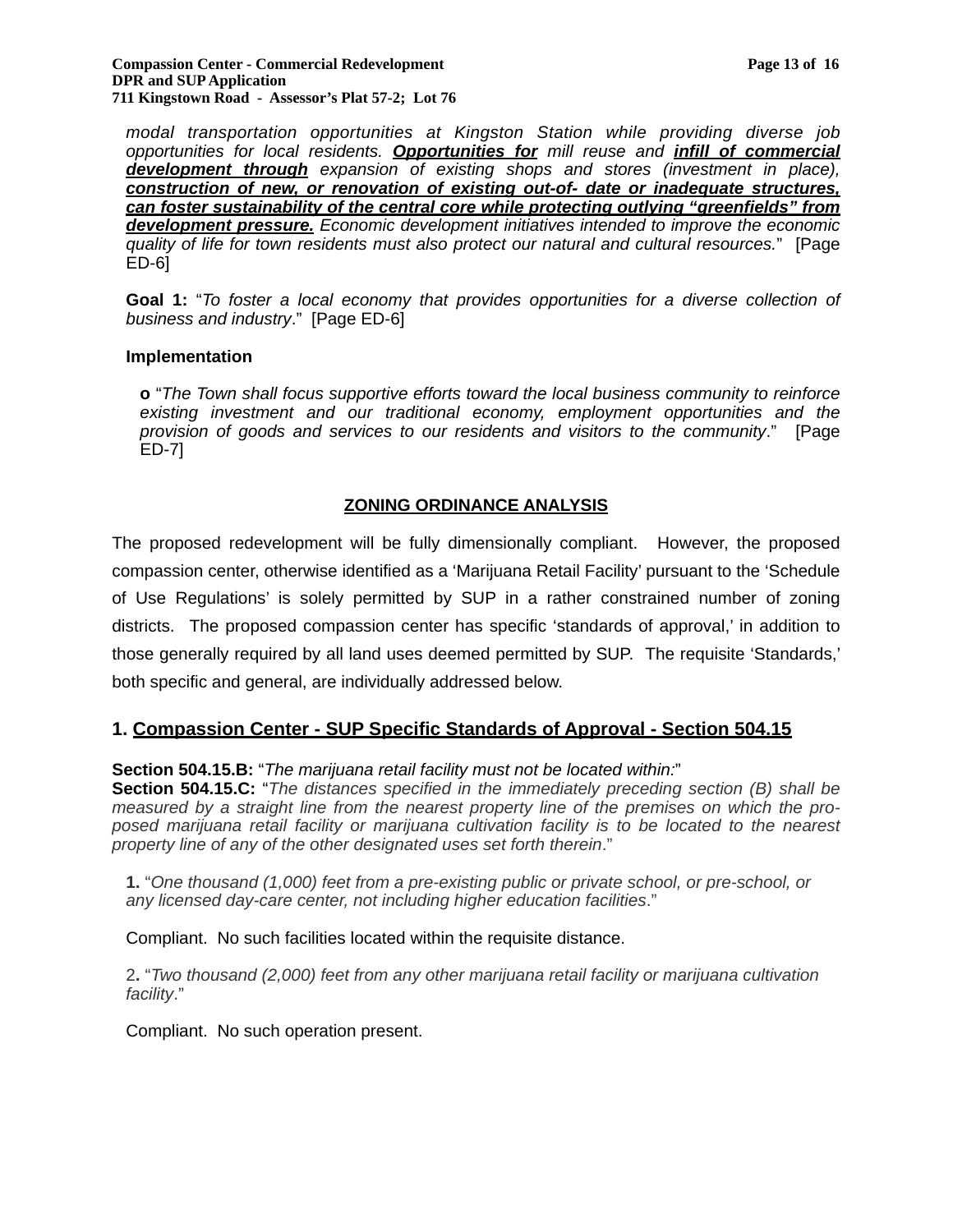**Section 504.15.D:** "*Hours of operation for a marijuana retail facility or marijuana cultivation facility shall be limited to 8:00 a.m. to 8:00 p.m:*"

The proposed compassion center will be compliant.

**Section 504.15.E:** "*The proposed facilities shall implement the appropriate security measures*  to deter and prevent the unauthorized entrance into areas containing marijuana and shall *ensure that each location has an operational security/alarm system.*"

Compliant. Refer to submitted written security protocols.

**Section 504.15.F:** "*Development Plan Review and approval shall be required prior to application for the Special Use Permit, and is to be conducted by the Planning Board. In addition to the Development Plan Review standards set forth in the Subdivision and Land Development Regulations, the Planning Board shall ensure compliance with the following conditions:*"

**1.** "*The requested use at the proposed location is sufficiently buffered in relation to any residential area in the immediate vicinity so as not to adversely affect said area*."

**2.** "*The exterior appearance of the structure is consistent with the exterior appearance of existing structures within the immediate neighborhood, so as to prevent blight or deterioration, or substantial diminishment or impairment of property values within the neighborhood*."

**3.** "*Lighting is provided to illuminate the marijuana retail facility or marijuana cultivation facility, its immediate surrounding area, any accessory uses including storage areas, the parking lot(s), its front façade, and any adjoining public sidewalk*."

**4.** "*Development Plan Review applications for all marijuana cultivation facilities shall include detailed plans of the facility's wastewater treatment system(s). Such plans shall be approved by the Department of Public Services prior to issuance of the Development Plan approval*."

NOTE: Conditional Development Plan Review approval already attained. In addition, a positive recommendation has been forwarded to the attention of the ZBR.

**Section 504.15.G:** "*All marijuana retail facilities and marijuana cultivation facilities shall fully comply with all other licensing requirements of the Town and the laws of the State of Rhode Island*."

Will realize compliance, upon attaining all local and state regulatory approvals.

# **2. Compassion Center - SUP General Standards of Approval - Section 907.A.2**

**Section 907.A.2 Standards for Review - Special Use Permit:** "*In granting a special use permit, the Board shall require that evidence to the satisfaction of the following standards be entered into the record of the proceedings:*"

**(a)** "*That the special use is specifically authorized by this Ordinance, and setting forth the exact subsection of this Ordinance containing the jurisdictional authorization*."

**Section 301 - Schedule of Use Regulations Table**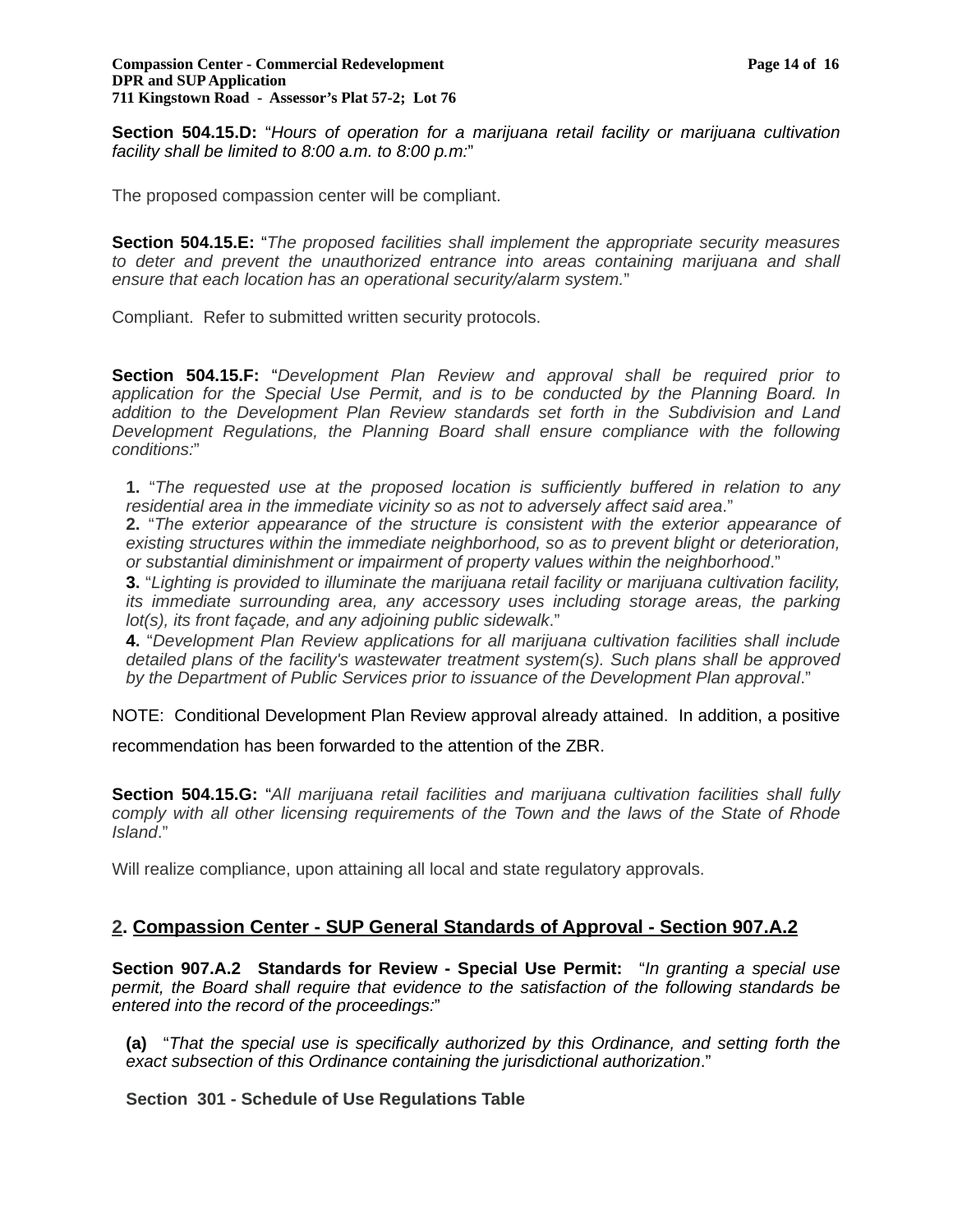**Subsection 100.** "Marijuana Retail Facility." Permitted by Special Use Permit in the CH District.

**(b)** "*That the special use meets all of the criteria set forth in the subsection of this Ordinance authorizing such special use*."

Compliant. Refer above, under the preceding section. Also, realize full dimensional compliance.

**(c)** "*That the granting of the special use permit will not alter the general character of the surrounding area or impair the intent or purpose of this Ordinance or the Comprehensive Plan of the Town. In so doing, the Board shall consider, whether or not satisfactory provisions and arrangements have been or will be made concerning, but not limited to the following matters, where applicable:*"

The general 'Neighborhood' and extensive 'Ordinance' and 'Comprehensive Plan' analyses prepared by this Consultant, evidences the appropriateness of permitting a compassion center operation. In addition, the requisite 'matters' are individually addressed as follows:

**(i)** "*Ingress and egress to the lot and to existing or proposed structures thereon with particular reference to automotive and pedestrian safety and convenience, traffic flow and control, and access in case of fire, emergency or catastrophe*."

Permanent and safe access from Kingstown Road exists and will be maintained. Dedicated ingress and egress points will be provided to maintain an orderly vehicular flow. Furthermore, internal travel patterns will be redesigned to ensure sufficient off-street parking and pedestrian safety.

**(ii)** "*Off-street parking and loading areas where required, with particular attention to the items in subsection A.1., above, and the noise, glare or odor effects of the special use permit on adjoining lots*."

The proposed compassion center operation will not generate any unusual noise or odor, or any other nuisance-like effect. Off-street loading is has been furnished. Finally, sufficient off-street parking will be provided, and in a manner that averts unsafe interaction with pedestrians.

**(iii)** "*Trash, storage and delivery areas with a particular reference to the items in (i) and (ii) above*."

Once again, no unusual deliveries nor storage requirements are anticipated, and therefore storage and delivery areas have been provided that correspond to operational needs. Trash will be properly disposed of in an appropriately screened dumpster to be located towards the rear of the Property.

**(iv)** "*Utilities, with reference to locations, availability and compatibility*."

All utilities, to include public sewer and water, are available, and will be accordingly connected.